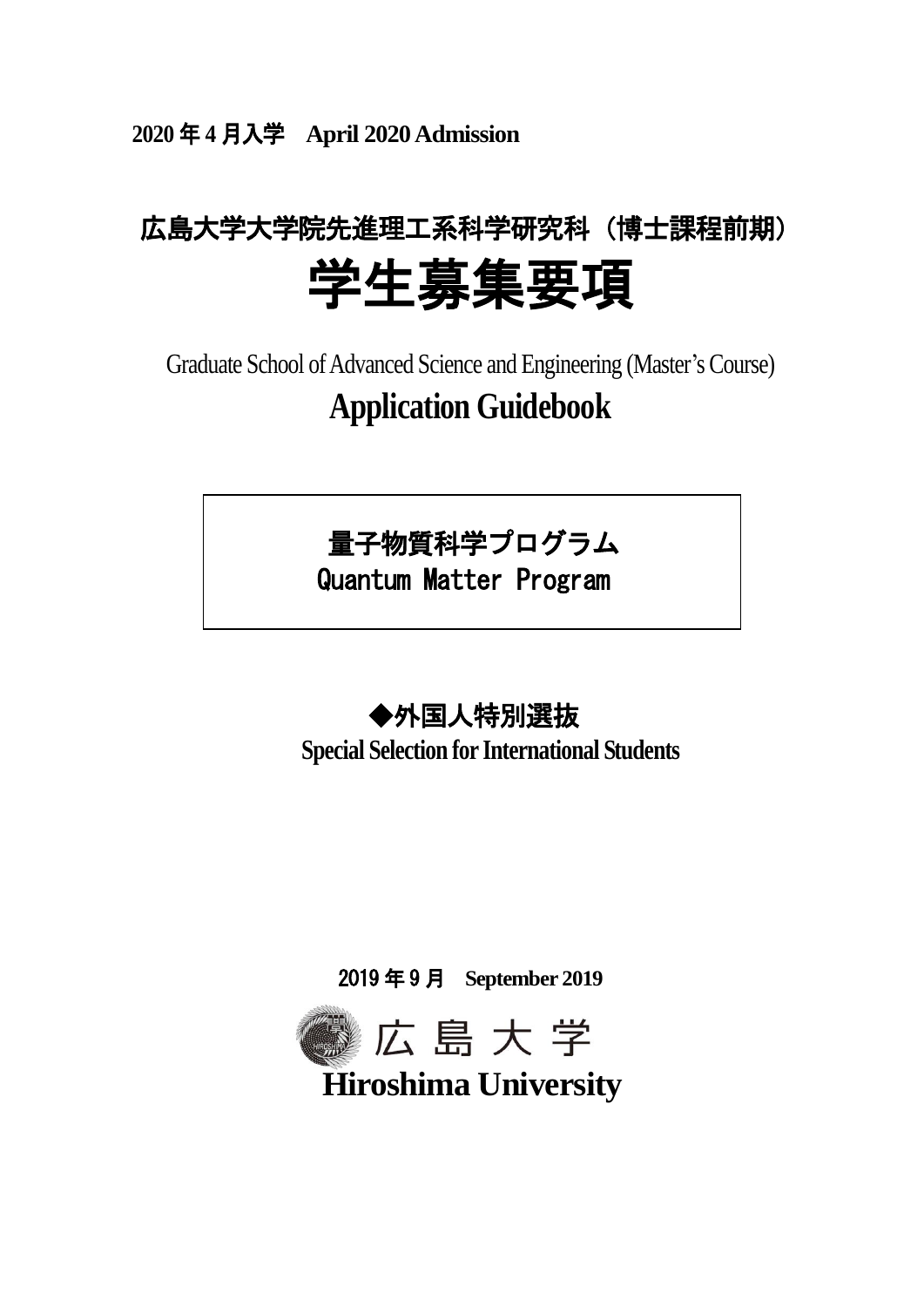#### Admission Policy of Graduate School of Advanced Science and Engineering

【Master's Course】

The Division of Advanced Science and Engineering of the Graduate School of Advanced Science and Engineering seeks students who have the following aspirations and motivation and have the basic academic abilities necessary for it:

- ① An ambition for the promotion of advanced and high-level academic and inter-disciplinary research;
- ② The will to be engaged in professional occupations such as researchers and engineers in areas related to natural science, engineering, and information science;
- ③ A zeal for establishing the "science for sustainable development" from a multifaceted perspective and for solving regional and international issues by acquiring knowledge and study skills for the academic areas related to natural science, engineering, and information science as well as a wide range of intelligence; and
- ④ Common sense and ethics required for a member of society.

## Table of Contents

\_\_\_\_\_\_\_\_\_\_\_\_\_\_\_\_\_\_\_\_\_\_\_\_\_\_\_\_\_\_\_\_\_\_\_\_\_\_\_\_\_\_\_\_\_\_

| 2. |                                                                                                                                                                                                                                                                                                                                                                                                                                                                                                                                                                   |  |
|----|-------------------------------------------------------------------------------------------------------------------------------------------------------------------------------------------------------------------------------------------------------------------------------------------------------------------------------------------------------------------------------------------------------------------------------------------------------------------------------------------------------------------------------------------------------------------|--|
| 3. |                                                                                                                                                                                                                                                                                                                                                                                                                                                                                                                                                                   |  |
|    |                                                                                                                                                                                                                                                                                                                                                                                                                                                                                                                                                                   |  |
|    |                                                                                                                                                                                                                                                                                                                                                                                                                                                                                                                                                                   |  |
|    |                                                                                                                                                                                                                                                                                                                                                                                                                                                                                                                                                                   |  |
|    | 7. Others $\cdots$ $\cdots$ $\cdots$ $\cdots$ $\cdots$ $\cdots$ $\cdots$ $\cdots$ $\cdots$ $\cdots$ $\cdots$ $\cdots$ $\cdots$ $\cdots$ $\cdots$ $\cdots$ $\cdots$ $\cdots$                                                                                                                                                                                                                                                                                                                                                                                       |  |
|    |                                                                                                                                                                                                                                                                                                                                                                                                                                                                                                                                                                   |  |
|    | Lists of Academic Staffs of the Quantum Matter Program.<br>Graduate School of Advanced Science and Engineering<br>$\begin{minipage}{0.9\linewidth} \begin{tabular}{l} \hline \textbf{1} & \textbf{2} & \textbf{3} & \textbf{4} & \textbf{5} \\ \hline \textbf{2} & \textbf{3} & \textbf{4} & \textbf{5} & \textbf{5} \\ \textbf{4} & \textbf{5} & \textbf{5} & \textbf{6} & \textbf{7} \\ \textbf{5} & \textbf{6} & \textbf{6} & \textbf{7} & \textbf{8} \\ \textbf{6} & \textbf{7} & \textbf{8} & \textbf{9} & \textbf{10} \\ \textbf{7} & \textbf{8} & \textbf$ |  |

Documents for application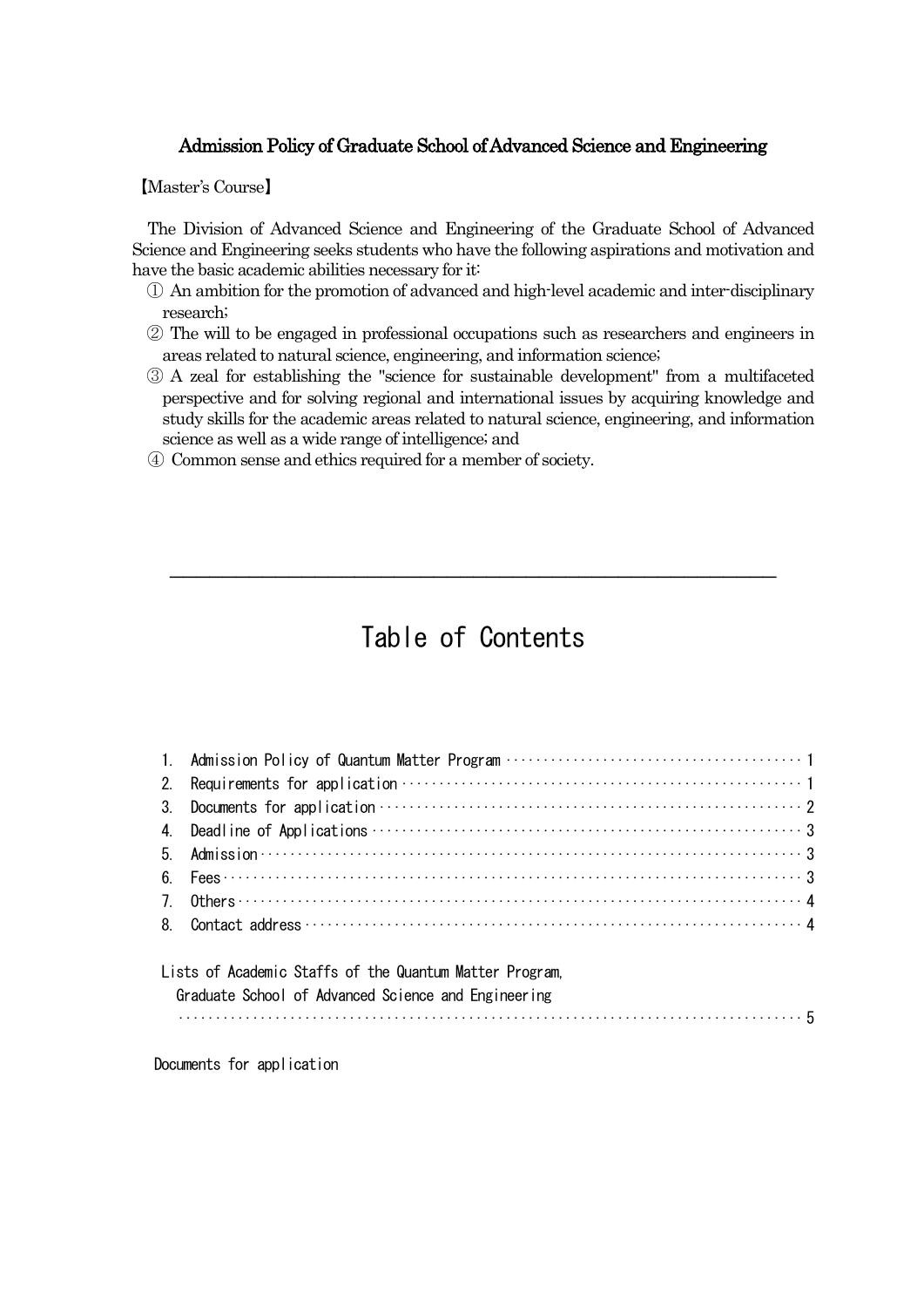Graduate School of Advanced Science and Engineering, Hiroshima University, is seeking new international students for its master's course to be enrolled in April 2020.

#### 1. Admission Policy of Quantum Matter Program

【Master's Course】

The Quantum Matter Program seeks students who have the following aspirations and motivation and have the basic academic abilities necessary for it:

- ① The will to be engaged in professional occupations such as researchers and engineers in area of the basic materials science, condensed material physics, material science and engineering, and electronic engineering;
- ② An ambition for acquiring knowledge and skills related to areas mentioned above regardless of the experience and background before entering the university;
- ③ A wish to build up new businesses as well as exploring scientific facts and applying scientific findings from the academic point of view;
- ④ A zeal for establishing the "science for sustainable development" from a multifaceted perspective and for solving regional and international issues by acquiring knowledge and study skills for the academic areas related to the basic materials science, condensed material physics, material science and engineering, and electronic engineering as well as a wide range of intelligence; and
- ⑤ Common sense and ethics required for a member of society.

#### 2. Requirements for application

A non-Japanese who is qualified with one of the following stipulations:

- A: Those who have completed 16 years of formal school education outside Japan and received a Bachelor's degree or those expected to on or before March 31, 2020
- B: Those who deemed to have attained an academic standard equivalent to the Bachelor's degree in Japan in the preliminary selection by Hiroshima University Graduate School and will be 22 years old before or on March 31, 2020
- C: Those who have been conferred, or expect to be conferred by March 31, 2020, a degree equivalent to a bachelor's degree through attending an overseas university or other overseas school (limited to those whose education and research activities have been evaluated by persons who have been certified by the relevant country's government or a related institution, or have been separately designated by the Ministry of Education, Culture, Sports, Science and Technology as being equivalent to such) and graduated from a program that requires 3 or more years to complete (Includes graduating from a program implemented by the relevant overseas school while living in Japan through distance learning, as well as graduating from a program implemented by an educational facility established with the relevant overseas country's school education system and has received the designation mentioned above).

Applicants who wish to apply under the category B are required to submit documents for qualification by October 18, 2019. Please contact the Student Support Office of Graduate School of Advanced Sciences of Matter for more information.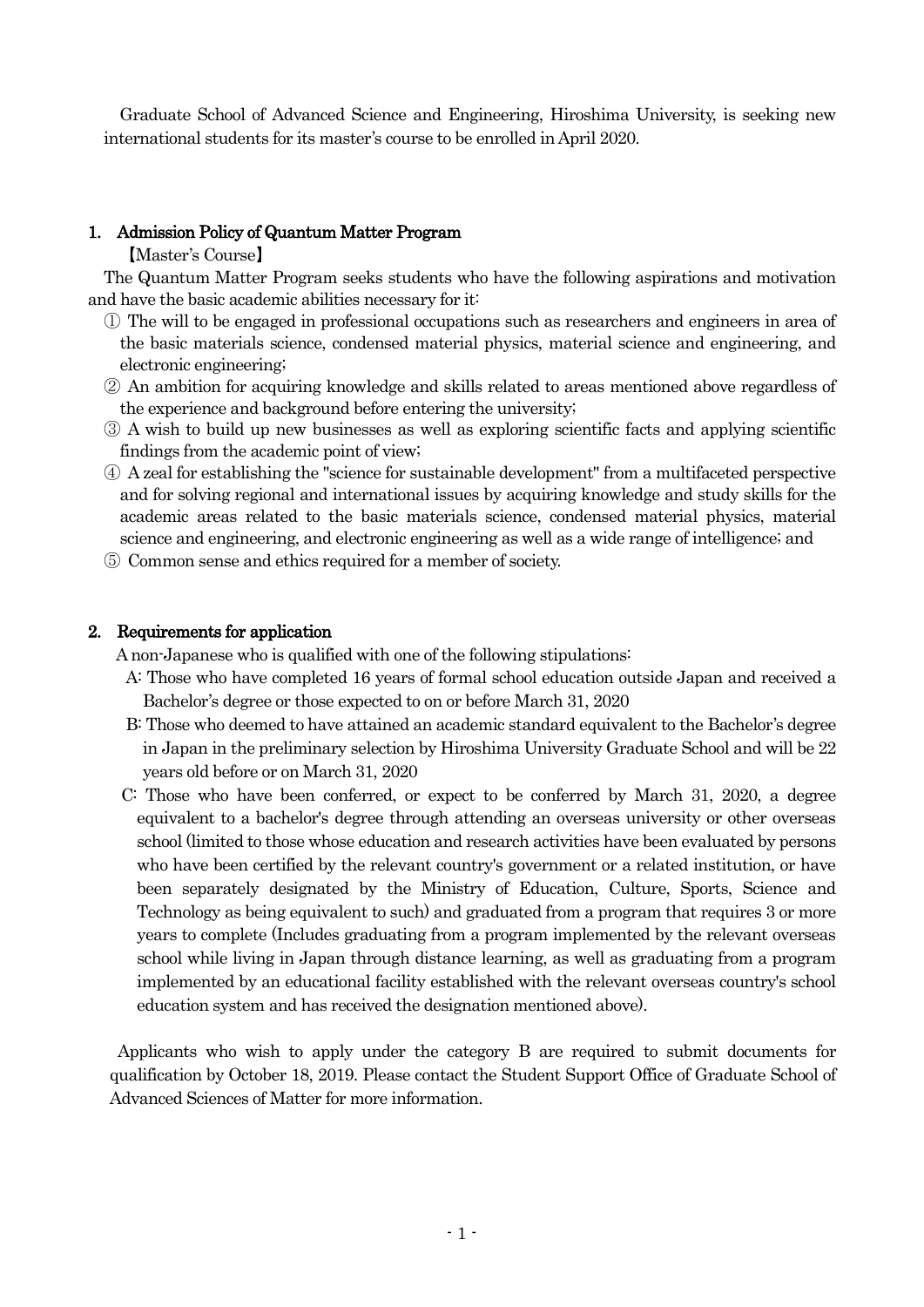#### 3. Documents for application\*

- ・ Application form <sup>+</sup>
- Resume<sup>+</sup>
- Examination card +
- Official grade academic transcripts (issued by all universities attended) (category  $A$ )
- Graduation Certificates or Statements that confirm expected graduation (issued by the applicant's university. If you are a university graduate, please make sure that the certificate includes information about your degree.) (category A)  $*$
- Proposed plan of study<sup>+</sup>
- A letter of recommendation<sup>+</sup> (written by applicant's supervisor or equivalent)
- ・ Records of English language tests (TOEFL®, TOEIC® or equivalent)
- Application fee 30,000 Japanese yen<sup>§</sup>

(Use the attached form to transfer the application fee at the bank. The deadline of the payment is December 5, 2019. Submit the receipt of application fee together with other application documents. Applicants who are resident outside Japan should purchase a 30,000 Japanese yen postal money order in Japanese currency at a local post office. Do not fill in the remittee's name. Send the postal money order along with other application documents.)

- ・ A copy of resident card (This is required only for applicants residing in Japan. If applicant's address is written on the back side of the card, please make a both sided copy. )
- Certified Score Report of the GRE (if any)

\*If the document is written in language other than English or Japanese, a translation into English or Japanese must be also submitted.

\*The certificates to be submitted must be the originals or certified photocopies. Uncertified photocopies would not be recognized as official certificates.

<sup>+</sup>Use the forms supplied

§Applicants supported by the Japanese Government (Monbukagakusho) Scholarship are exempt from the application fee in most cases. Please contact the Student Support Office of Graduate School of Advanced Sciences of Matter for more details.

※ If you are a graduate or a current student of a university in China (excluding Taiwan, Hong Kong and Macau), please obtain the following document by requesting it at "中国高等教育学历证书查 询(CHSI)" (http://www.chsi.com.cn/xlcx/bgys.jsp), and submit it to us together with "毕业证书 (Certificate of Graduation)" and "学士学位证书 (Bachelor Diploma)".

Graduates: Online Verification Report of Higher Education Qualification Certificate (教育部学历 证书电子注册备案表)

Expected Graduates: Online Verification Report of Student Record (教育部学籍在线验证报告)

Please note that applicants must pay the issuing fee for the Online Verification Report  $(2\overline{\pi})$ certificate) by themselves. Also be sure that there are 15 or more days left until the expiration date of the online verification at the time of its submission.

Prior to the application, every applicant must contact one of the supervisors under whom the applicant wishes to study at Hiroshima University. The supervisors and their research subjects are listed at the end of this document.

Applicants must send all documents all together by a registered mail marked in red with "Quantum Matter Program Entrance Exam Application" on the envelope to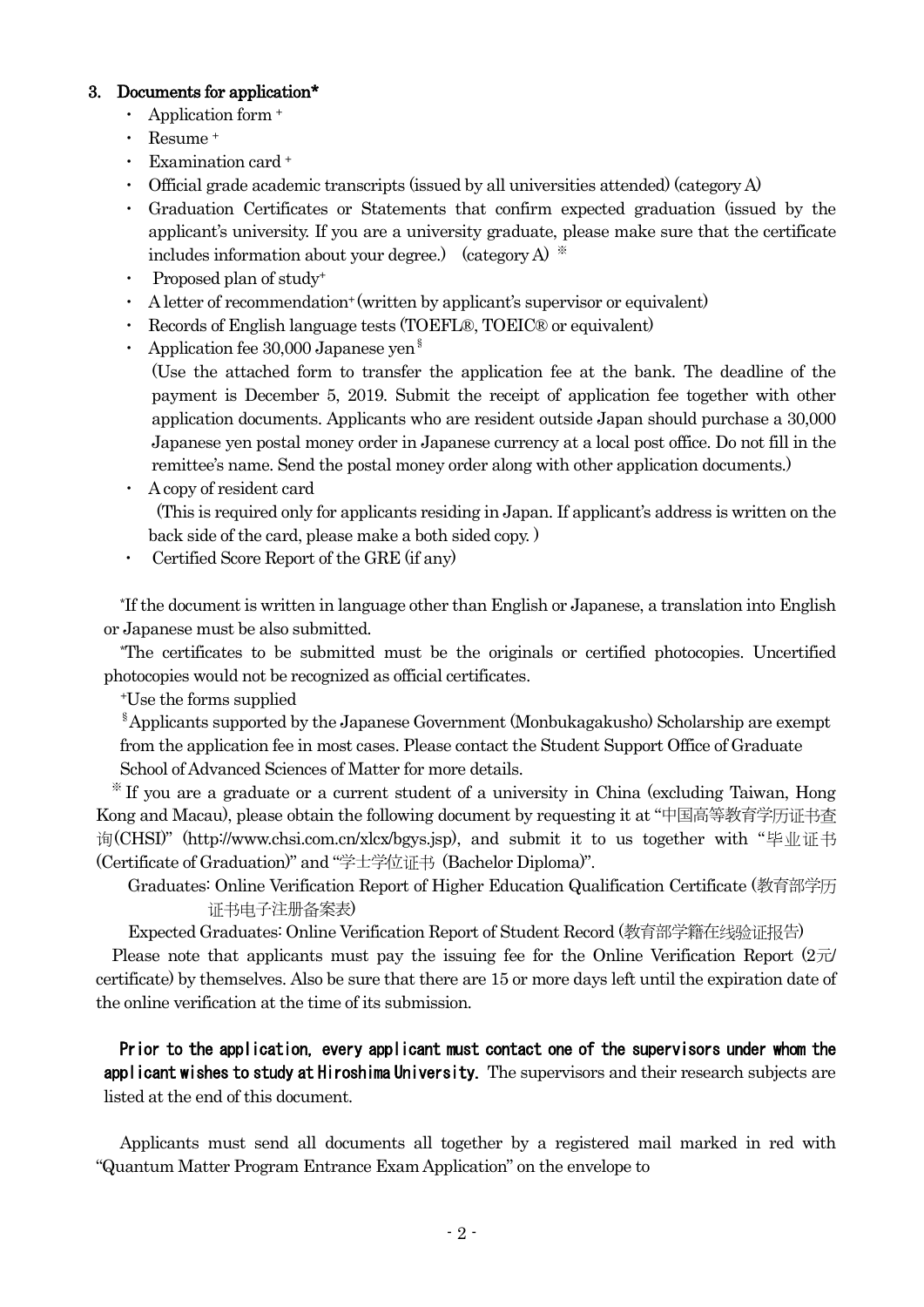Student Support Office Graduate School of Advanced Sciences of Matter Hiroshima University 1-3-1 Kagamiyama, Higashi-Hiroshima, 739-8530 Japan

Any changes in application materials after submission will not be allowed. Application materials and application fee will not be returned by any reasons.

#### 4. Deadline of Applications

・ December 5, 2019

#### 5. Admission

- Applicants who are resident outside Japan will be selected after a thorough review of their submitted materials and a direct interview test by e-mails or the Internet.
- ・ Applicants who are resident in Japan will be requested to appear for interview and written examination.

Details of the entrance examination will be announced individually by mail to the applicants.

・Examination about :

Reason for application

Preferred research subject and plan in the Master's Course

Basic knowledge※

※Basic knowledge about

applicants who wish to study under supervisors marked with "  $\mathbb{D}$  " in the lists of p.5~p.7 Engineering Field : Electromagnetism, Quantum mechanics, Semiconductor engineering Science Field : Classical mechanics, Electromagnetism, Quantum mechanics, Statistical thermodynamics

applicants who wish to study under supervisors marked with " $\mathcal{D}$ " in the lists of p.5~p.7 Electromagnetism, Electronic circuits, Semiconductor engineering, Quantum mechanics

Announcement of admission

January 21, 2020

A written notice will be sent to all applicants. Neither telephone nor facsimile inquiries will be accepted.

#### 6. Fees

- ・Enrollment fee : 282,000 Japanese yen
- ・Tuition fee: 267,900 Japanese yen for one semester

535,800 Japanese yen for one year

 Enrollment and tuition fee amounts are shown as of April 2019. Should the amount be revised at the time of or after enrollment, students will be required to pay the revised fee. Detailed information on how and when to pay enrollment and tuition fees and our exemption system of these fees will be also informed together with enrollment procedure details. Students supported by the Japanese Government (Monbukagakusho) Scholarship are exempt from both fees.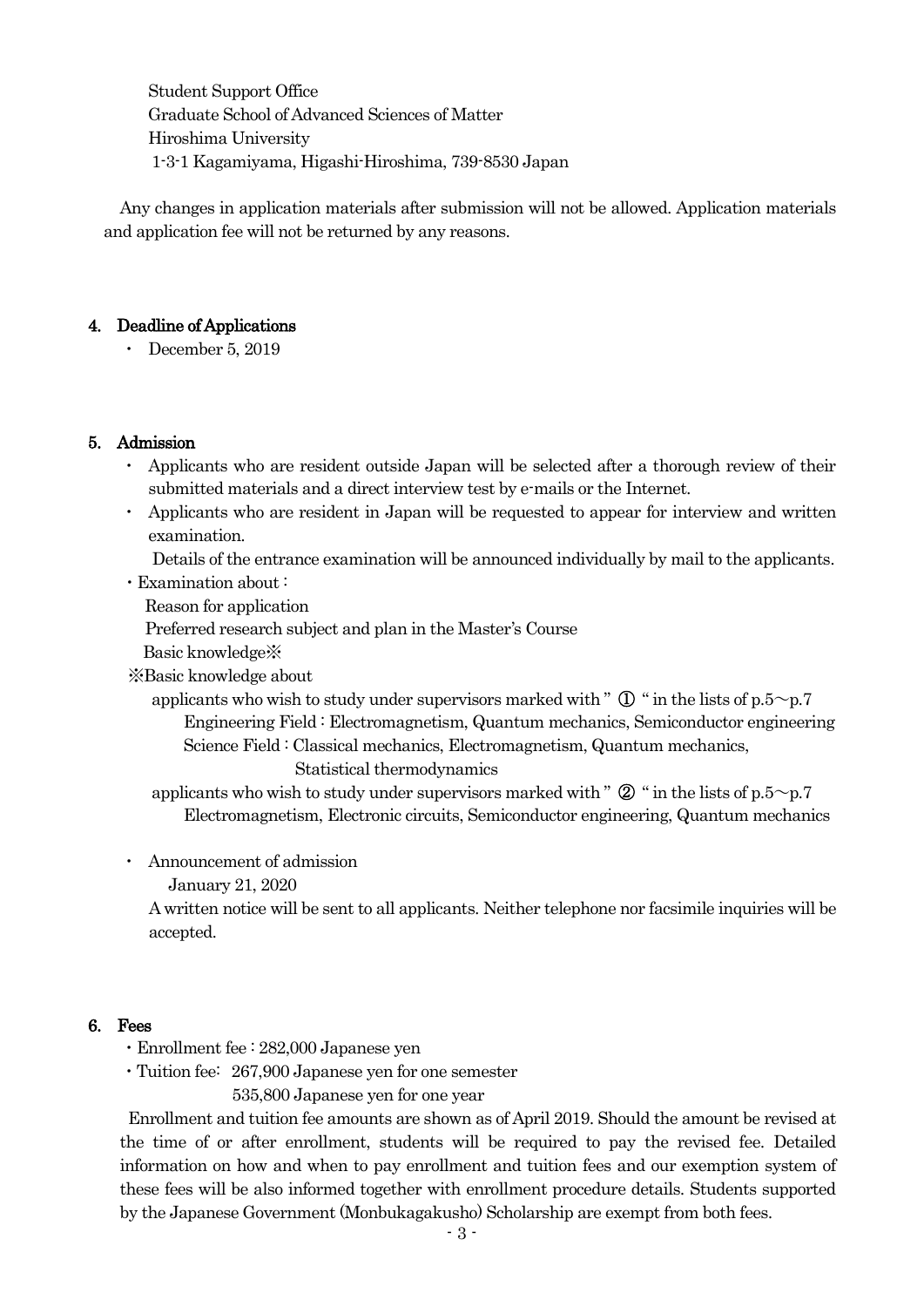#### 7. Others

- ・The regular entrance examination for Japanese students is also open for international students.
- ・Any forgery or falsification of the documents and/or academic fraud would result in cancellation of acceptance even after passing examination or admission.
- ・If an applicant could not graduate from the university before the admission date, he/she would lose the eligibility to enter our graduate school in this session.
- ・All personal data contained in any application documents, which includes name, date of birth, gender and other personal information, will be used for selection, notification of the result and enrollment formalities. After enrollment, the data will be under the control of Hiroshima University and will be used for student supports, such as application for scholarships and exemption from tuitions. It will not be used for any other purposes and will be provided only to the University's faculty members concerned.

#### 8. Contact address

Student Support Office Graduate School of Advanced Sciences of Matter Hiroshima University

1-3-1 Kagamiyama, Higashi-Hiroshima, 739-8530 Japan TEL:082-424-7008, 7009 (Inside Japan) +81-82-424-7008,7009 (Outside Japan) E-mail: sentan-gaku-sien@office.hiroshima-u.ac.jp URL: https://www.hiroshima-u.ac.jp/en/adsm

(Towards a smoke-free campus)

Smoking will be prohibited entirely in all HU campuses from January, 2020. ※The Kasumi Campus has been smoke-free since April, 2018.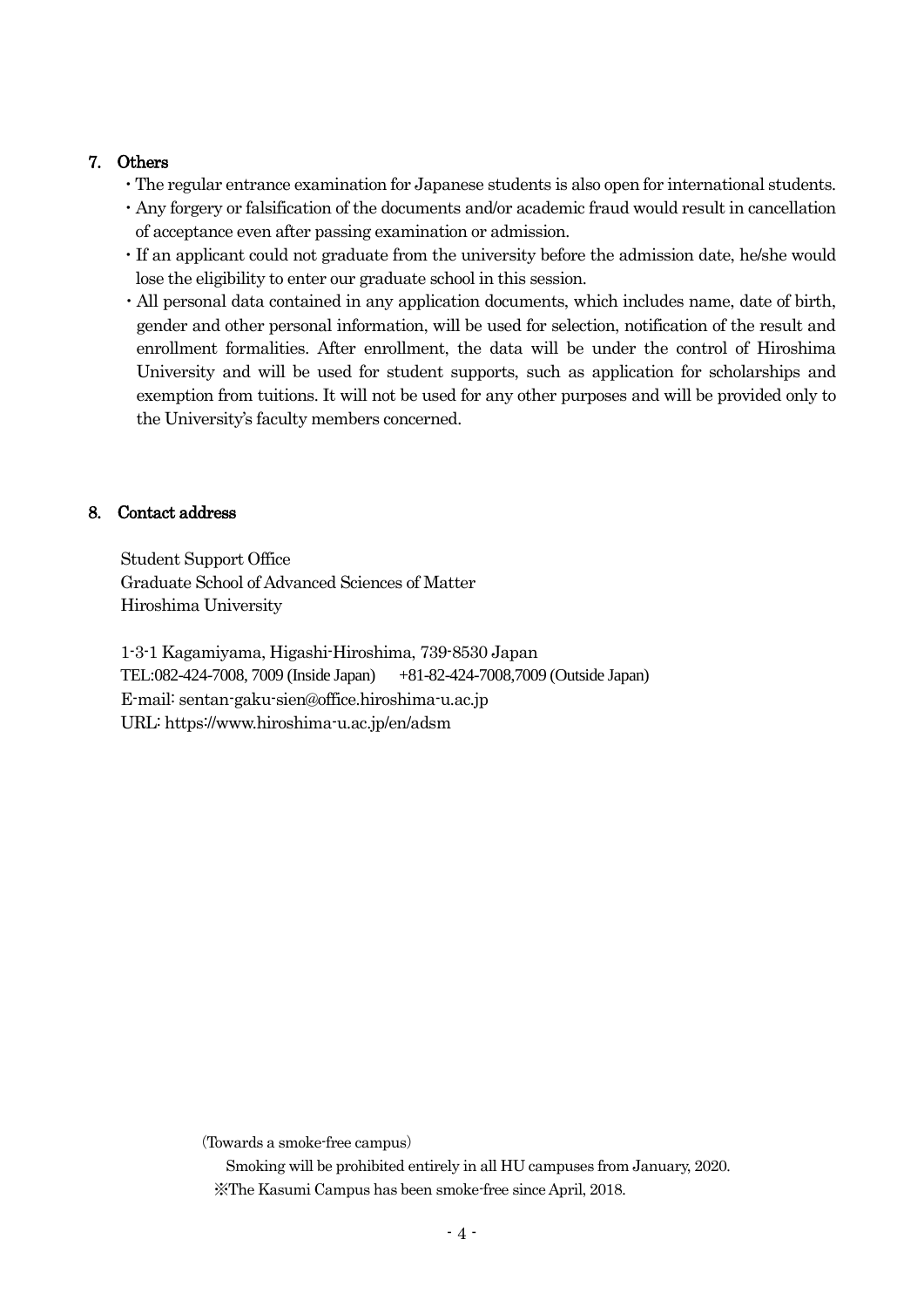#### **Lists of Academic Staffs and Research Subjects**

#### Quantum Matter Program

| * For more detailed information, please see AdSM website (https://www.hiroshima-u.ac.jp/en/adsm). |
|---------------------------------------------------------------------------------------------------|
|---------------------------------------------------------------------------------------------------|

| Position                | Name                       | Subjects of Research                                                                                                                                                                                                                                                                                                                                                                   | Examination                    |
|-------------------------|----------------------------|----------------------------------------------------------------------------------------------------------------------------------------------------------------------------------------------------------------------------------------------------------------------------------------------------------------------------------------------------------------------------------------|--------------------------------|
|                         | Professors OKAMOTO, Hiromi | Study of charged-particle beams and non-neutral plasmas.                                                                                                                                                                                                                                                                                                                               |                                |
|                         | ONIMARU, Takahiro          | Experimental research on magnetic property of rare-earth compounds and<br>thermal property of clathrate compounds. Macroscopic measurements and<br>neutron scattering experiments are performed to reveal origins of new<br>phenomena.                                                                                                                                                 |                                |
|                         | KADOYA, Yutaka             | Development of the devices for generation and detection of terahertz waves<br>using ultrafast pulse lasers, and the devices for lightwave control using artificial<br>material (meta-material).                                                                                                                                                                                        | $\left(1\right)$               |
|                         | KURIKI, Masao              | Theoretical and experimental study for beam dynamics. Research and<br>development of high energy accelerator and its applications for light source, X-<br>Research for high brightness (polarized) electron and<br>ray source.<br>(polarized) positron sources and study for photo-cathode and laser as key<br>technologies of the high brightness particle sources.                   | $\left(1\right)$               |
|                         |                            | SHIMAHARA, Hiroshi   Mechanism of anisotropic superconductivity and interplay between magnetism<br>and superconductivity in strongly correlated electron systems and quasi-low-<br>dimensional systems. Superconductivity in high magnetic fields including the<br>Fulde-Ferrell-Larkin-Ovchinnikov state. Magnetism in low and quasi-low<br>dimensional systems.                      | $\textcircled{\scriptsize{1}}$ |
|                         | SUZUKI, Takashi            | Experimental studies on the strongly correlated electron systems and new<br>multiferroics in multiple extreme conditions (low temperature, high magnetic<br>field and high pressure). Recently, we focus on exotic properties of compounds<br>with a chiral structure.                                                                                                                 |                                |
|                         | TAKANE, Yositake           | Theory of quantum electron transport in mesoscopic systems and low-<br>dimensional electron systems.                                                                                                                                                                                                                                                                                   | $^{\circledR}$                 |
| Associate<br>Professors | SUZUKI, Hitoshi            | Experimental study of the mechanisms of self-assembled/self-organized<br>structures consisting of organic molecules with scanning probe microscopes<br>and their application for nanotechnology. Development of new analysis<br>methods of organic molecules and/or bio-molecules and new application<br>techniques of bio-molecules(motor protein, etc.) using micro/nano structures. | (1)                            |
|                         | TAKAHASHI, Tohru           | High Energy Physics and its application:<br>Physics of Tera-scale by high energy electron-positron collider<br>R&D of intense photon sources by the Laser-Compton scattering<br>Physics in intense electromagnetic fields                                                                                                                                                              | (1)                            |
|                         | TANAKA, Arata              | Theoretical studies on the 3d and 4f electrons and high-energy spectroscopies<br>in transition-metal and rare-earth compounds.                                                                                                                                                                                                                                                         | $\mathbb{O}$                   |
|                         | NISHIDA, Munehiro          | Theoretical study of resonant optical response produced by surface plasmons in<br>metallic nano-structures, and development of fast electromagnetic simulation<br>softwares.                                                                                                                                                                                                           | $\textcircled{\scriptsize{1}}$ |
|                         | HIGAKI, Hiroyuki           | Experimental research on trapped charged particles and related physics.<br>Production of low energy particle beams and their application for atomic<br>physics, plasma physics, and beam physics research.                                                                                                                                                                             | $\textcircled{\scriptsize{1}}$ |
|                         | HIGUCHI, Katsuhiko         | Development of the energy-band theory beyond the local density approximation<br>and its application to solids.                                                                                                                                                                                                                                                                         | $\mathbb{O}$                   |
|                         | Holger F. HOFMANN          | Theoretical research on quantum optics and quantum information; quantum<br>computation and communication using highly non-classical states of light                                                                                                                                                                                                                                    | $\mathbb{O}$                   |
|                         | MATSUMURA,<br>Takeshi      | Experimental study on ordered structures and fluctuations of charge, spin,<br>orbital, and higher multipole moments in strongly correlated electron systems<br>by means of neutron and resonant x-ray scatterings. Also by studying thermal<br>and transport properties, we aim at total understanding from microscopic and<br>macroscopic points of view.                             | $\left(1\right)$               |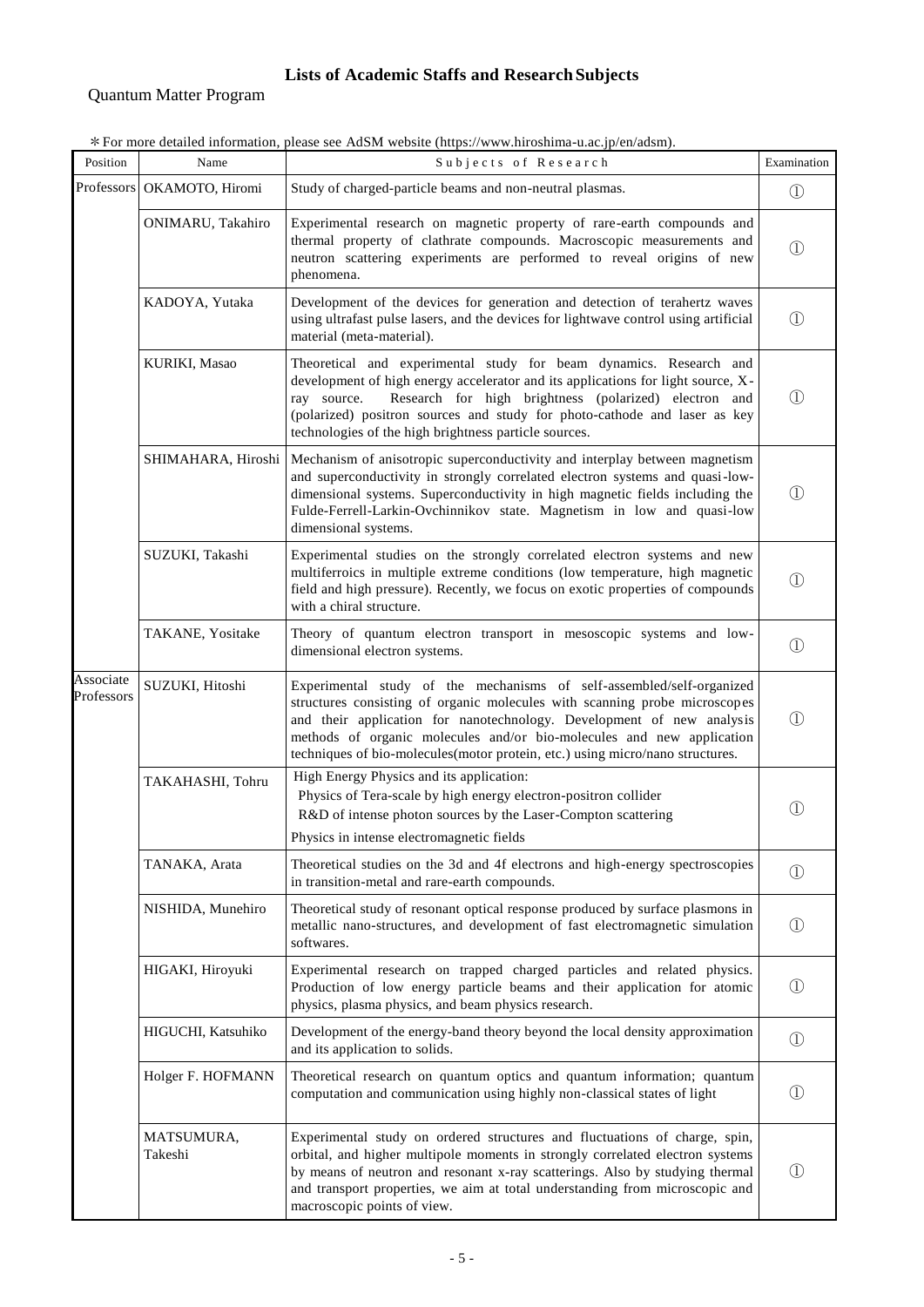#### Quantum Matter Program

|                         | Quantum Matter i rogram | * For more detailed information, please see AdSM website (https://www.hiroshima-u.ac.jp/en/adsm).                                                                                                                                                                                                                                                                                                                               |                   |
|-------------------------|-------------------------|---------------------------------------------------------------------------------------------------------------------------------------------------------------------------------------------------------------------------------------------------------------------------------------------------------------------------------------------------------------------------------------------------------------------------------|-------------------|
| Position                | Name                    | Subjects of Research                                                                                                                                                                                                                                                                                                                                                                                                            | Examination       |
| Associate<br>Professors | YAGI, Ryuta             | Experimental investigation of nano-scale physics. Quantum coherence,<br>single electron phenomena and non-equilibrium transport are studied by<br>fabricating extremely small structures and measuring low-temperature<br>transport.                                                                                                                                                                                            |                   |
|                         | UMEO, Kazunori          | Studies of the thermal, transport and magnetic properties of rare-earth and<br>transition-metal compounds under high pressures. Main research subjects<br>are pressure-induced quantum critical phenomena of heavy-fermion<br>systems, anomalous magnetism in geometrically frustrated systems under<br>pressure, and pressure dependence of the quasi-localized vibrational modes<br>in clathrates.                            | $\left(1\right)$  |
|                         | MIYAOKA, Hiroki         | Experimental study of fundamental material properties and reactivity for<br>light elements based materials. Main subjects are research and development<br>of hydrogen production, hydrogen storage, and material conversion.<br>Functional materials are newly created through research on material<br>properties and reaction mechanism by original sample synthesis methods<br>and various analyses from wide points of view. | $\left(1\right)$  |
| Lecturer                | TOMINAGA, Yoriko        | Crystal growth of semiconductor thin films and quantum structures,<br>investigation of their optical characteristics, and development of novel<br>optical devices.                                                                                                                                                                                                                                                              |                   |
| Assistant<br>Professors | IINUMA, Masataka        | Experimental studies on quantum optics and its application; applications to<br>quantum information science, fundamental physics, and bioengineering by<br>quantum optical methods and techniques.                                                                                                                                                                                                                               |                   |
|                         | ISHII, Isao             | Experimental studies on the strongly correlated electron systems by means<br>of ultrasonic spectroscopy. Our research focuses on novel physical<br>properties originating from magnetism, multipoles, and a large-amplitude<br>atomic oscillation under multiple extreme conditions.                                                                                                                                            |                   |
|                         | ITO, Kiyokazu           | Experimental study on collective motions in charged particle systems.<br>Application of non-neutral plasma systems to beam physics. Production of<br>nano-ion beam sources.                                                                                                                                                                                                                                                     |                   |
|                         | SAKAUE, Hiroyuki        | Experimental studies on the fabrication of the surfaces and films with new<br>properties by using 2- or 3-dimensional self-assembled integration of<br>molecules and nanoparticles.                                                                                                                                                                                                                                             | $\mathbb{O}$      |
|                         | SHIMURA, Yasuyuki       | Single crystal growth of new rare-earth compounds and measurements for<br>magnetic/thermal properties at very-low temperature mainly below 1 K, to<br>find exotic phase transition and anomalous metallic state.                                                                                                                                                                                                                | $\textcircled{1}$ |
|                         | HIGA, Nonoka            | Experimental study in strongly correlated electron systems by means of                                                                                                                                                                                                                                                                                                                                                          |                   |

Academic staffs below are in charge of plural programs including this program.

point of view.

| Staff                      |                    | Other Program                                     |
|----------------------------|--------------------|---------------------------------------------------|
| Professor                  | EKINO, Toshikazu   | Transdisciplinary Science and Engineering Program |
| Professor                  | OGITA, Norio       | Transdisciplinary Science and Engineering Program |
| Professor                  | HIGASHITANI, Seiji | Transdisciplinary Science and Engineering Program |
| <b>Assistant Professor</b> | SUGIMOTO, Akira    | Transdisciplinary Science and Engineering Program |
| <b>Assistant Professor</b> | NAGATO, Yasushi    | Transdisciplinary Science and Engineering Program |
| Assistant Professor        | HASEGAWA, Takumi   | Transdisciplinary Science and Engineering Program |

neutron, resonant x-ray and nuclear magnetic resonance under multiple extreme conditions. We clarify the electronic properties on a microscopic

 $\textcircled{\small{1}}$